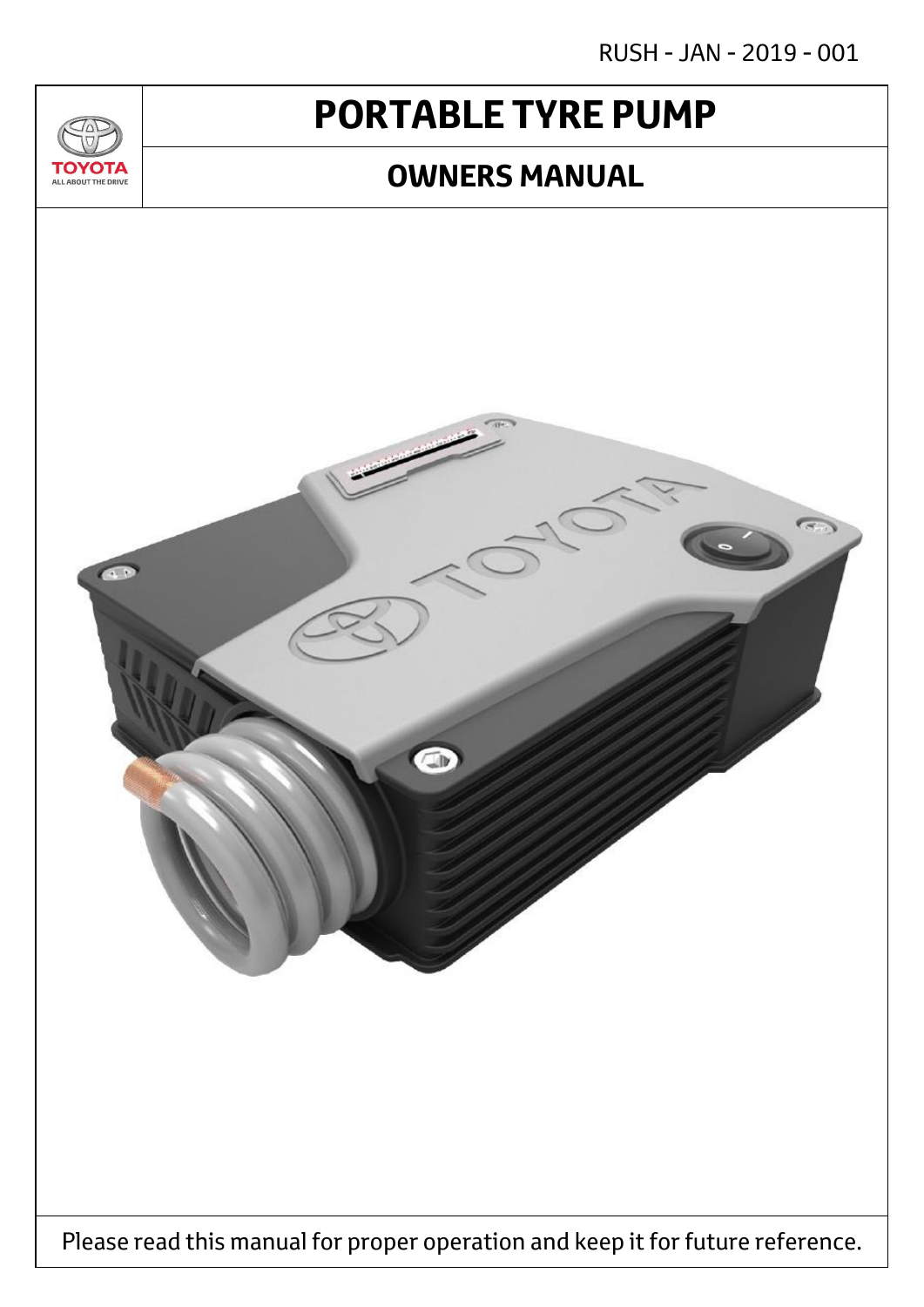RUSH - JAN - 2019 - 001



# **TABLE OF CONTENTS**

## **PORTABLE TYRE PUMP**

| <b>Section</b> | <b>Title</b>                          | Page           |
|----------------|---------------------------------------|----------------|
| 1.0            | <b>Statements</b>                     |                |
| 1.1            | <b>Safety Instructions</b>            | 1              |
| 2.0            | <b>Getting Started</b>                |                |
| 2.1            | Product over view                     | 2              |
| 2.2            | <b>Features</b>                       | $\overline{2}$ |
| 3.0            | <b>Operating 12V-DC Tyre Inflator</b> |                |
| 3.1            | Description of operation              | 3              |
| 3.2            | Inflating tyres                       | 3              |
| 3.3            | Inflatables                           | $\overline{4}$ |
|                |                                       |                |
| 4.0            | <b>Product / Device specification</b> |                |
| 4.1            | Specification                         | 5              |

Please read this manual for proper operation and keep it for future reference.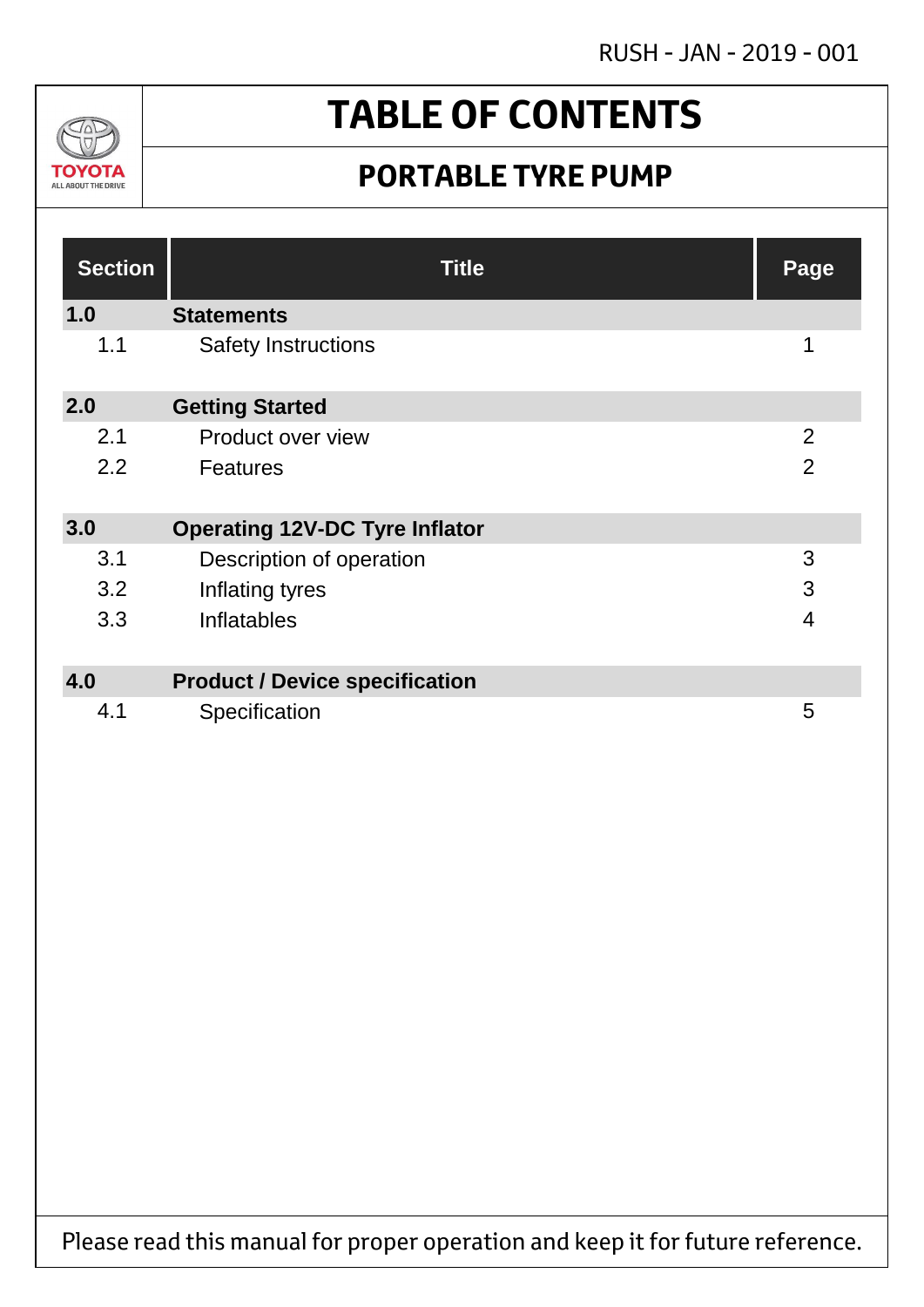# **SECTION 1.0**

## **Statements**

#### **Safety Instructions 1.1**

### **Warning**

ALL AROUT THE DRIV

WARNING: Risk of bursting. Over inflating tyre can cause tyre to burst. Double check the rated pressure values recommended for your vehicle. (refer owner's manual)

### **Caution**

Be careful not to over inflate. Do not leave inflator unattended while the unit is running. Avoid bursting due to over inflation.

### **Safety measurement in the event of a breakdown**

Park the vehicle as far away as possible from flowing traffic. Switch on the hazard warning lights. Engage streeing lock and the wheels in the straight ahead position. Apply handbrake and engage gear into . All occupants should get out of the vehicle and wait outside the danger zone. Place warning triangle to alert traffic. Conform to traffic laws.

### **Tips**

- $\Box$  It is strongly recommended that you keep the vehicle's engine running while using the inflator to prevent discharge of your vehicle's battery. Inflator performance is also enhanced when operating inflator with vehicle engine running.
- $\Box$  Do Not leave the inflator unattended when the unit is in operation
- □ Pay attention to the pressure values of inflator when inflating. Prevent pressure values exceeding the value suggested by manufacturer. (refer owner's manual)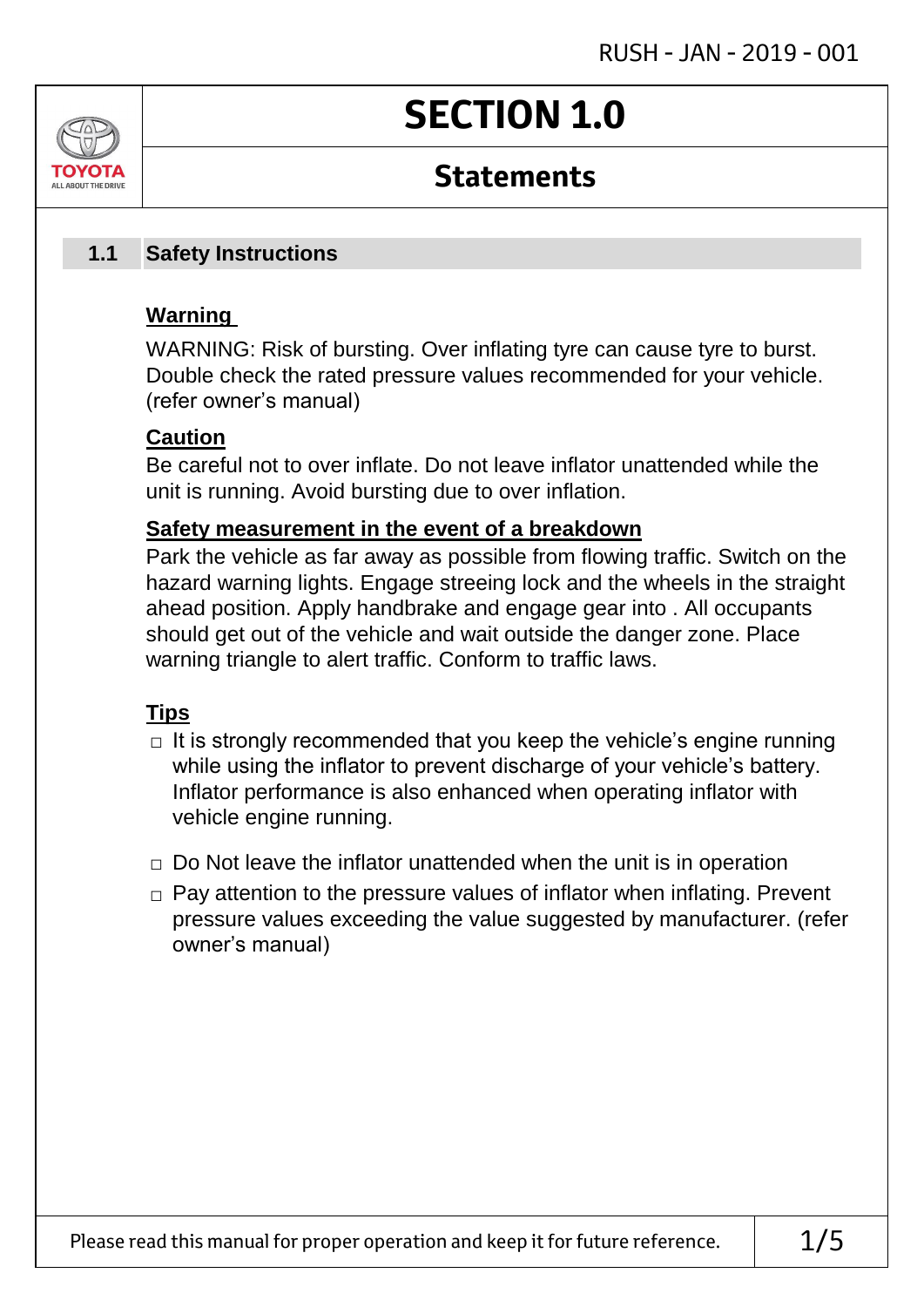### Jn TOVOIL ALL ABOUT THE DRIVE

# **SECTION 2.0**

## **Getting Started**

#### **Product Overview 2.1**

The 12V DC inflator comes with a cigarette lighter plug that plugs right into your vehicle's cigarette lighter socket to inflate tyres, mattresses, balls and other inflatables.

#### **Features 2.2**

- □ Tyre inflator, with LED backlight and easy to read pressure gauge.
- $\Box$  Highly effective work light.
- □ Perfect for filling car & bicycle tyres, athletic balls, air mattresses, rafts, etc.
- □ Compact size for easy carrying and storing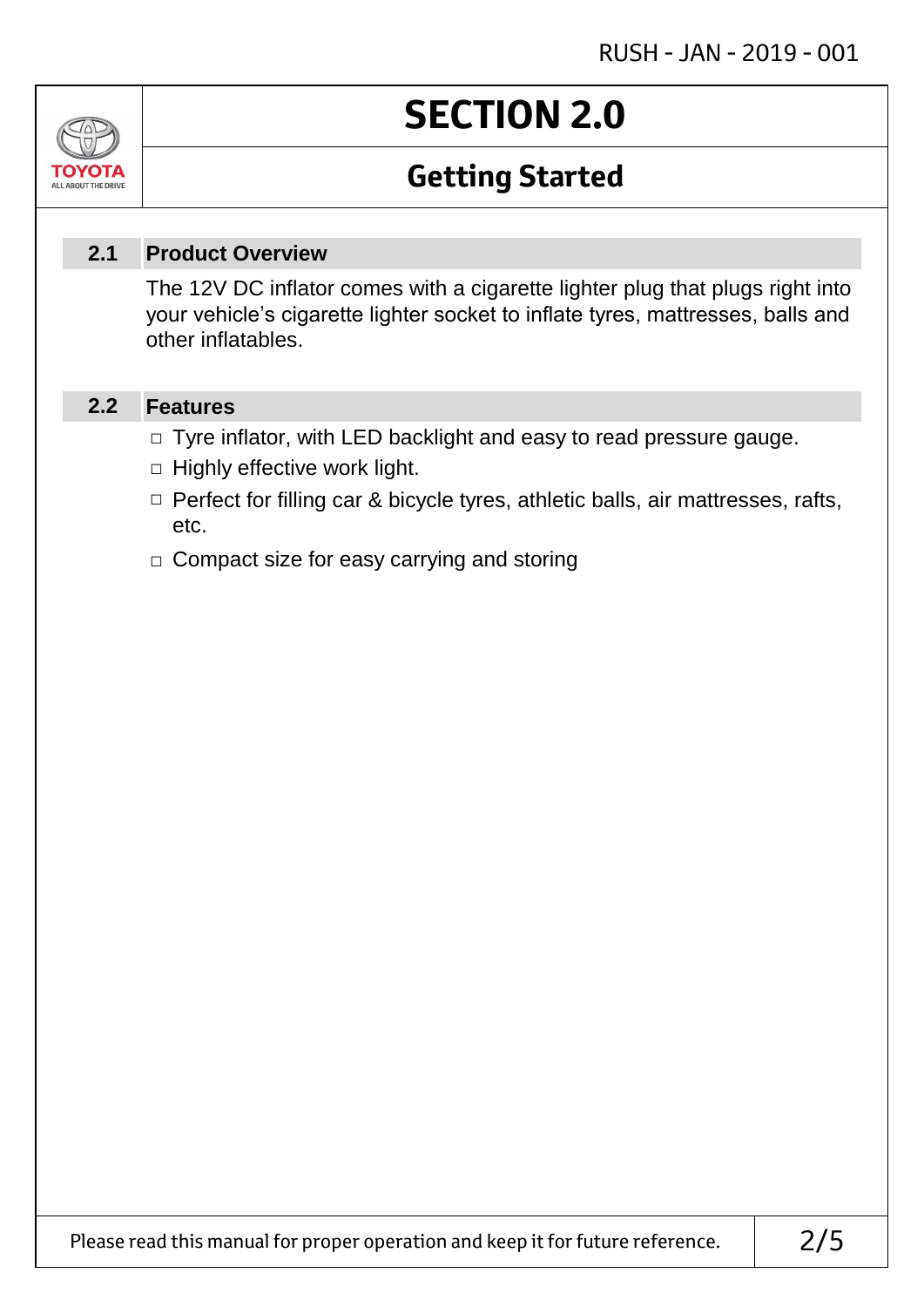

# **SECTION 3.0**

## **Operating Portable Tyre Pump**

#### **Discription of operation 3.1**

- $_\square$  ON/OFF switch:"ON" to start unit and "OFF" to shut off the power at the end of use.
- $\Box$  Pressure gauge: easy to read pressure values.
- $\Box$  Brass connector: used with the accessory of inflator or used to inflate standard tyre.
- $\Box$  Inflation needle: attaches to brass connector to be used to inflate sport balls.
- $\Box$  Plastic nozzle: attaches to brass connector to be used to inflate toys and air mattresses.

#### **Inflating tyres 3.2**

- 1. Attach the brass connector on the end of the air hose to the tyre valve stem. (See Fig.1)
- 2. Be sure to screw the valve stem threads tightly. (See Fig.2).
- 3. To inflate simply plug the power cord into cigarette lighter socket.
- 4. With the vehicle running, place ON/OFF switch to "ON" position and begin inflation.
- 5. When pressure gauge reaches desired pressure, place the ON/OFF switch to "OFF" position. Disconnect the power plug and remove the brass connector from the tyre valve stem.



**Fig 1. Fig 2.**

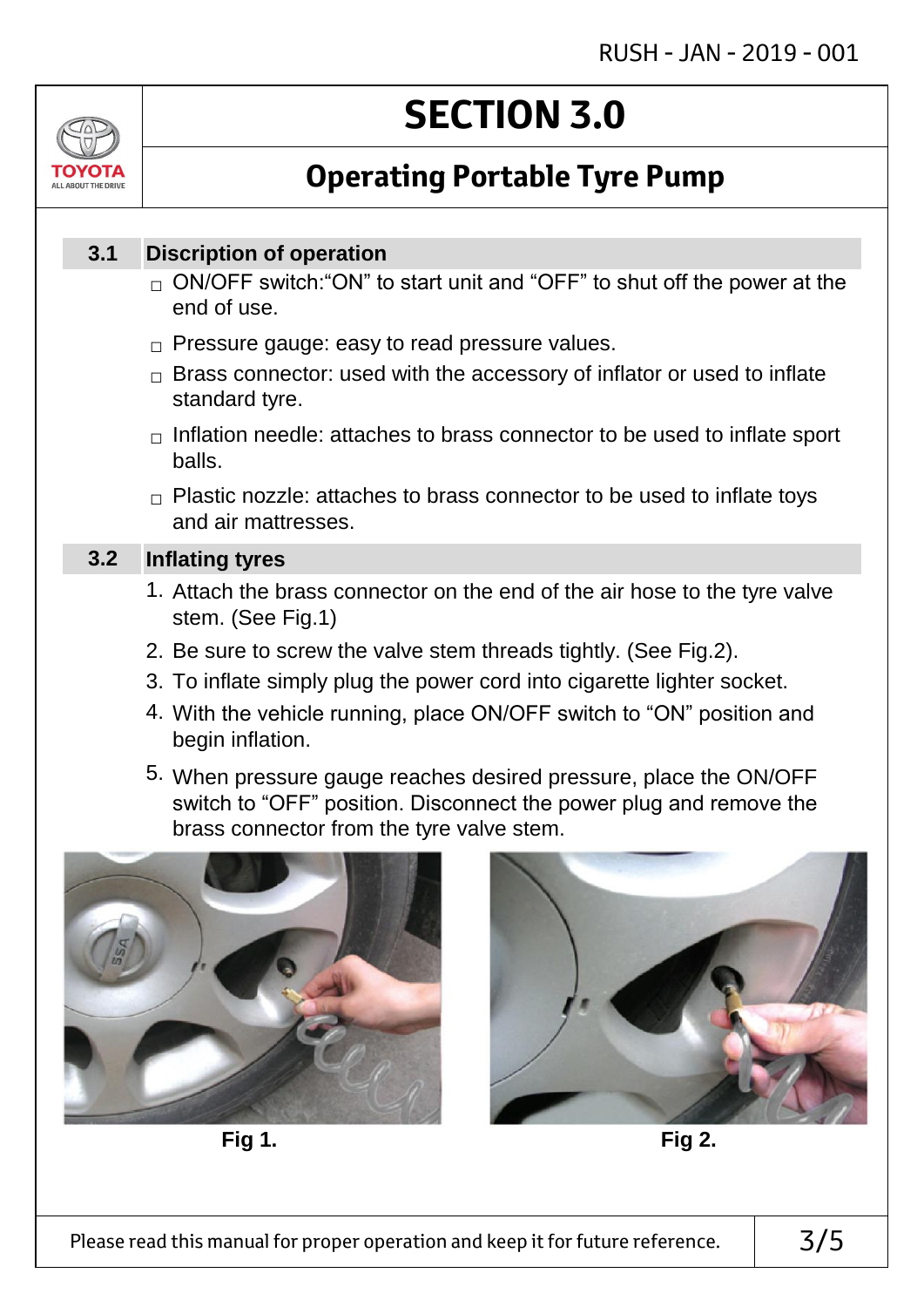

# **SECTION 3.0**

## **Operating Portable Tyre Pump**

#### **Inflatables 3.3**

### **(Balls, Beach Toys, Air Mattresses etc.)**

- 1. Attach the appropriate needle or nozzle to the brass connector.
- 2. Insert the needle or nozzle into the item that you wish to inflate.
- 3. Plug the 12Volt power cord on the inflator into cigarette lighter socket of the vehicle.
- 4. With the vehicle running, place the ON/OFF switch to "ON" position.
- 5. When the object is completely inflated to desired firmness, place the ON/OFF switch to "OFF" position.